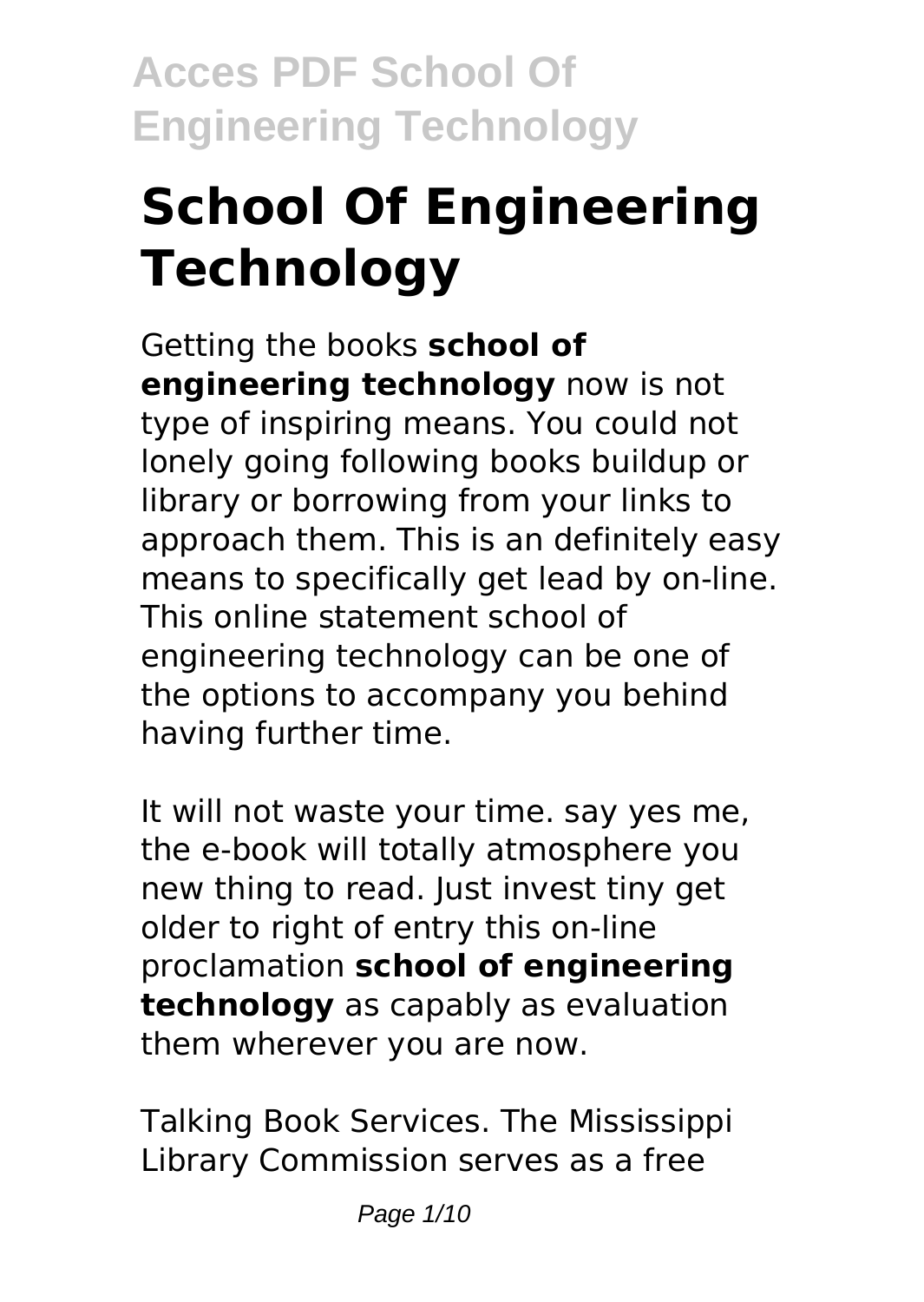public library service for eligible Mississippi residents who are unable to read ...

#### **School Of Engineering Technology**

Our school was established in 1975 and offers four degree options for our students. Our programs are explicitly designed to prepare graduates for engineering careers. We accomplish this by working closely with industry to ensure that students are provided "hands on" experience with today's technology and applications.

#### **School of Engineering Technology - School of Engineering ...**

The School of Engineering Technology at Purdue University provides degree programs in mechanical, manufacturing, electrical, industrial, and supply chain engineering technologies, capitalizing on where the disciplines overlap.

#### **School of Engineering Technology at Purdue University**

Page 2/10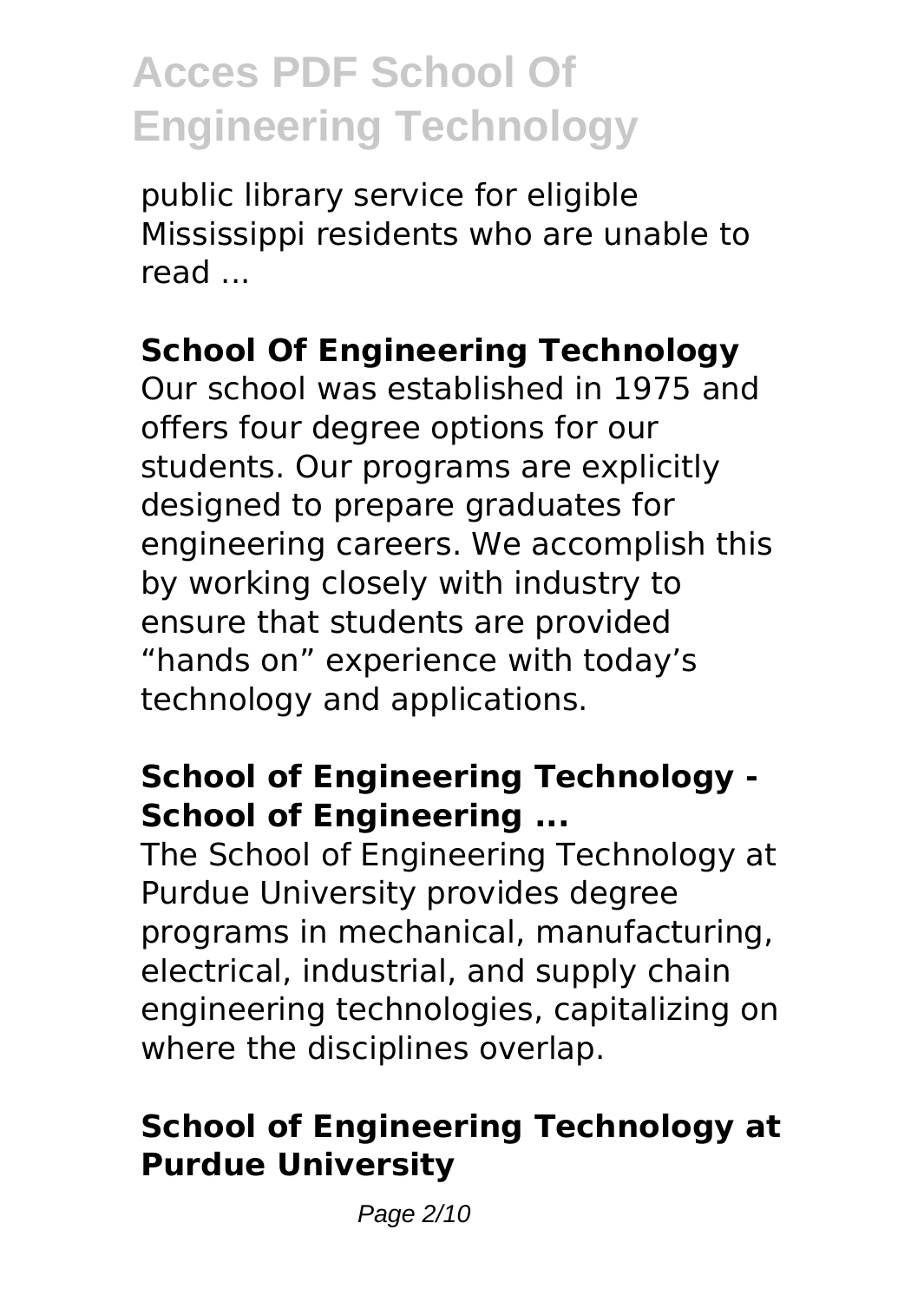What is the best technology to put in a middle-school classroom — assuming money is no object? Technology is just a tool, so be wary of shiny objects. (But a 3D printer could be really cool...) Previous More. MIT School of Engineering Room 1-206 77 Massachusetts Ave. Cambridge, MA 02139-4307 +1-617-253-3291. MIT Directory Accessibility ...

### **MIT School of Engineering**

Why the College of Engineering Technology? "In a world increasingly influenced by technology, the College of Engineering Technology focuses on making engineering and technology careers accessible. We believe in the unlimited potential of dedicated learners to lead, create, innovate, and apply technology to resolve problems.

#### **College of Engineering Technology | RIT**

IUPUI is a distinctive combination of the best of Indiana's two major universities: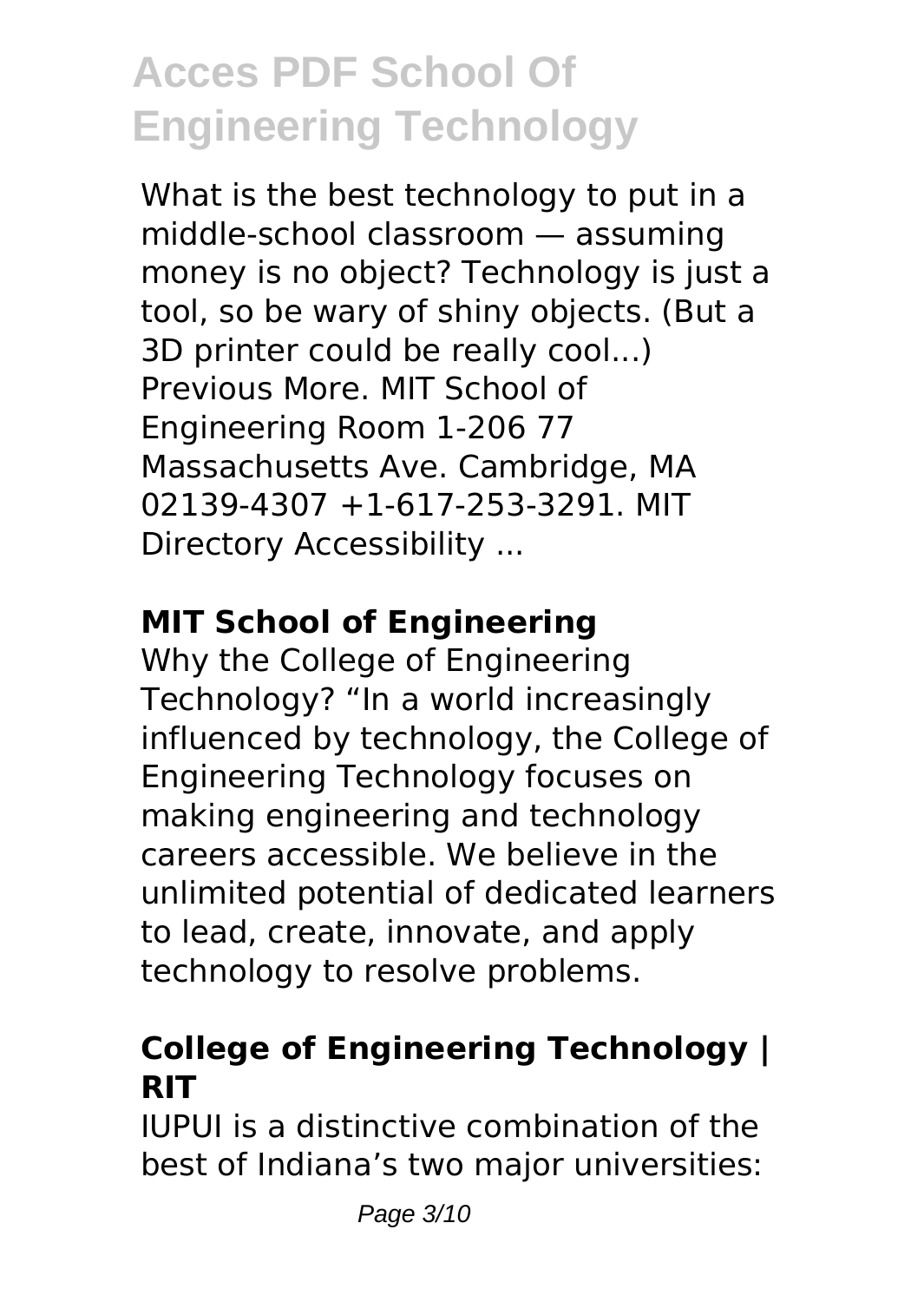Purdue University and Indiana University. The School of Engineering and Technology offers students degrees from both universities, allowing our academic departments to offer programs in the respective disciplines for which Purdue and IU are known around the globe.

#### **Purdue School of Engineering & Technology: IUPUI**

The School of Engineering & Technology at the University of Washington, Tacoma, provides focus for the rapid development of high-technology academic programs which serve the needs of the state of Washington. Launched in 2001, SET has supported the community by building facilities, classrooms and labs. Through innovative partnerships with area companies, internships and funded research projects, SET students gain real world experience to tackle the challenges of a continually evolving industry.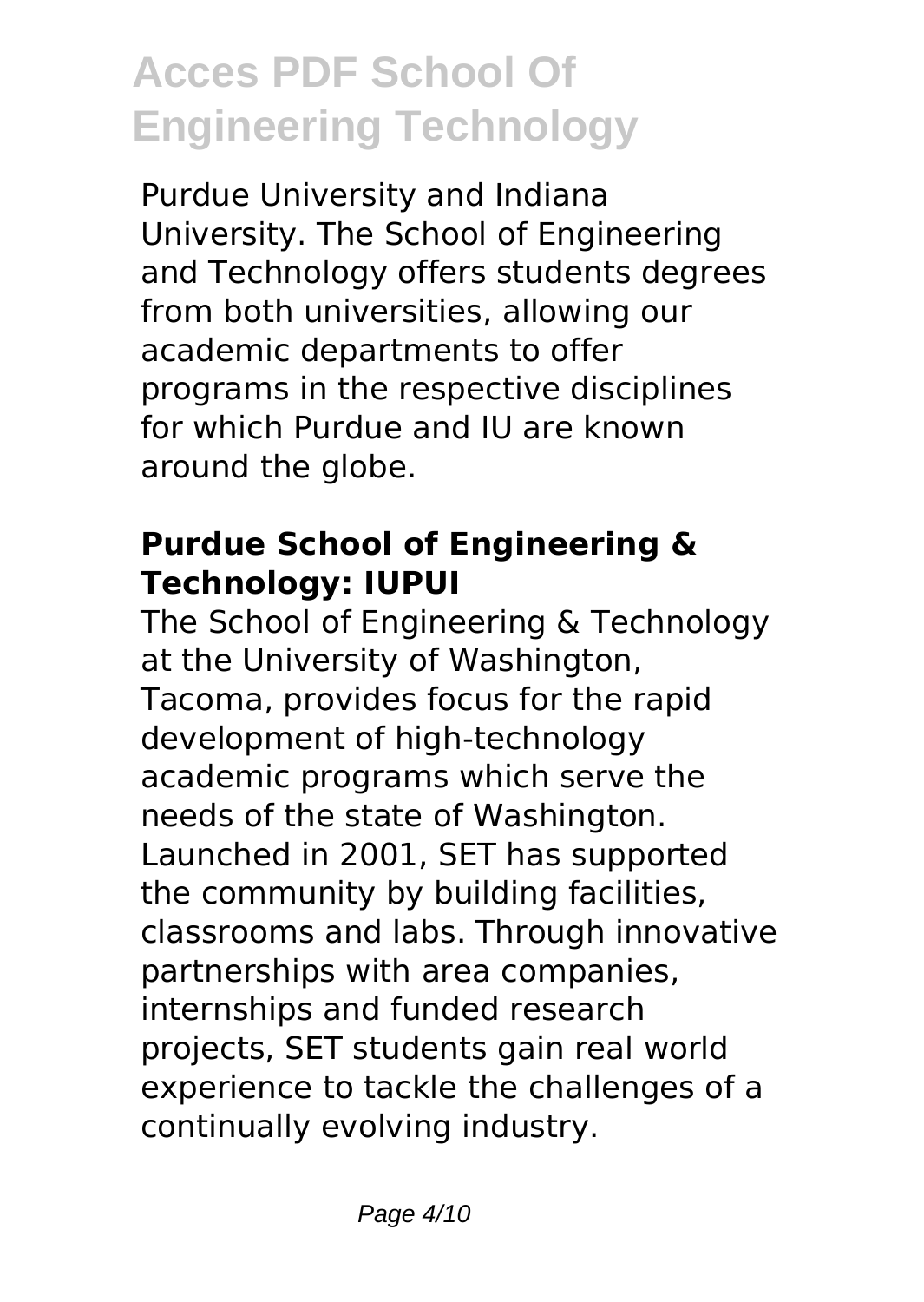#### **School of Engineering and Technology home | UW Tacoma**

After the foundation of the University of Tehran in 1934, the College of Engineering became one of its six colleges. Initially, Dar-al-Founun was the first home for the college. From the 100 high school students participating in the 1934 entrance exam, 40 were admitted to mechanical, electrical, civil and mining engineering majors.

#### **College of Engineering - University of Tehran**

School of Electrical and Computer Engineering (ECE), initiated in 1934, now offers undergraduate, masters, and PhD degrees in Electrical Engineering, Computer Engineering, and Information Technology. It is the pioneer of all higher education centers in the field of electrical and computer engineering nationwide.

#### **School of Electrical & Computer Engineering - University ...**

Page 5/10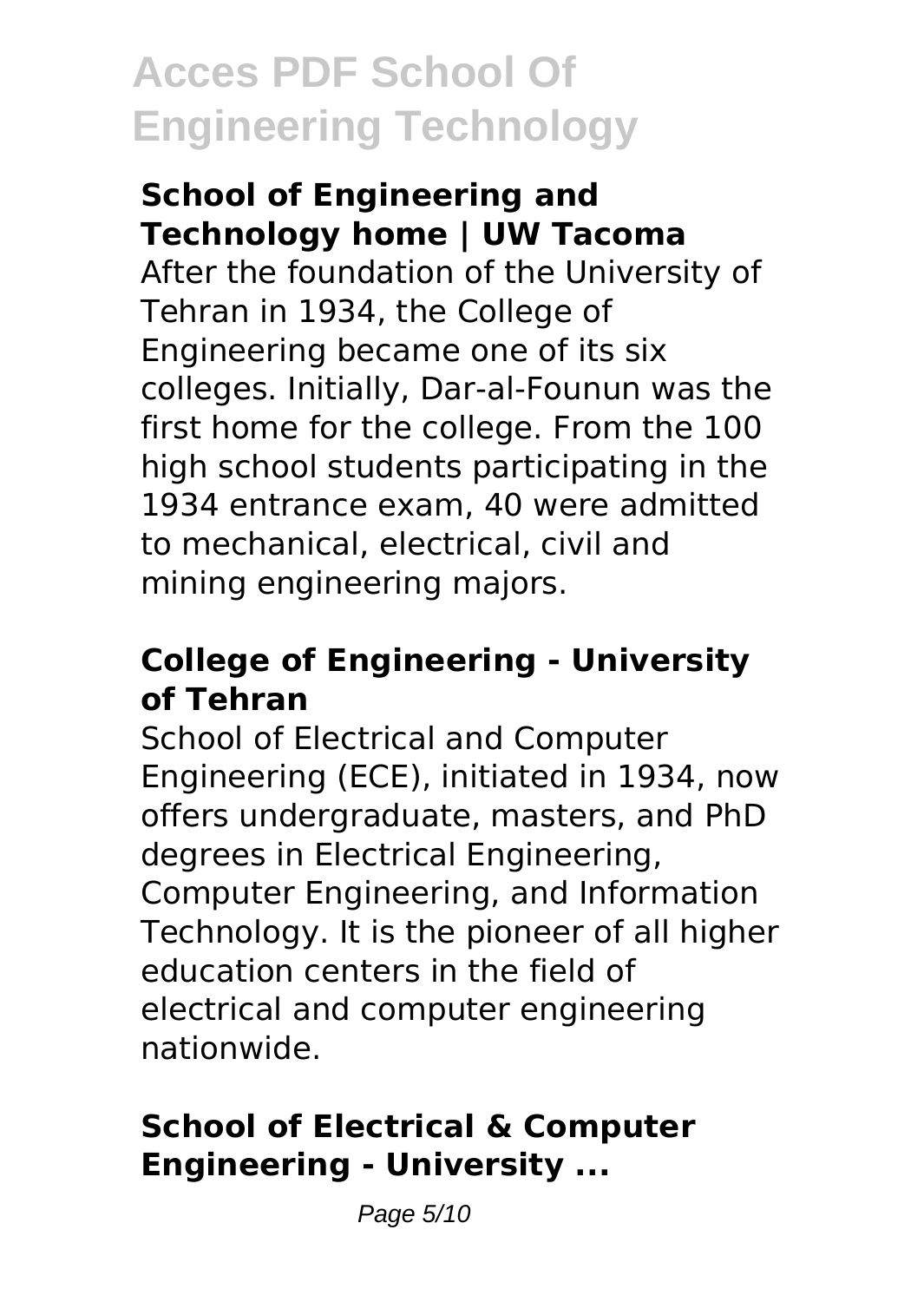About School of Engineering. School of Engineering was established in 1978 for offering part-time M.Tech.Programmes in the major deciplines of engineering viz.Civil, Mechanical,Electrical and Chemical Enginnering for practicing engineers in and around Cochin.Research activities were introduced in 1981 with Ph.D. Programmes.The School introduced B.Tech. Progrmmes in Civil Engineering, Mechanical Engineering, Electronics and Communication Engineering, Computer Science and Enginnering and ...

#### **School Of Engineering**

Ranked in 2020. Before you can make your mark as an engineer, you need to find the graduate school that can best help you build your skills. With the U.S. News rankings of the top engineering ...

#### **Best Engineering Schools Ranked in 2021 - US News Rankings**

College of Engineering and Computer Science. The College of Engineering and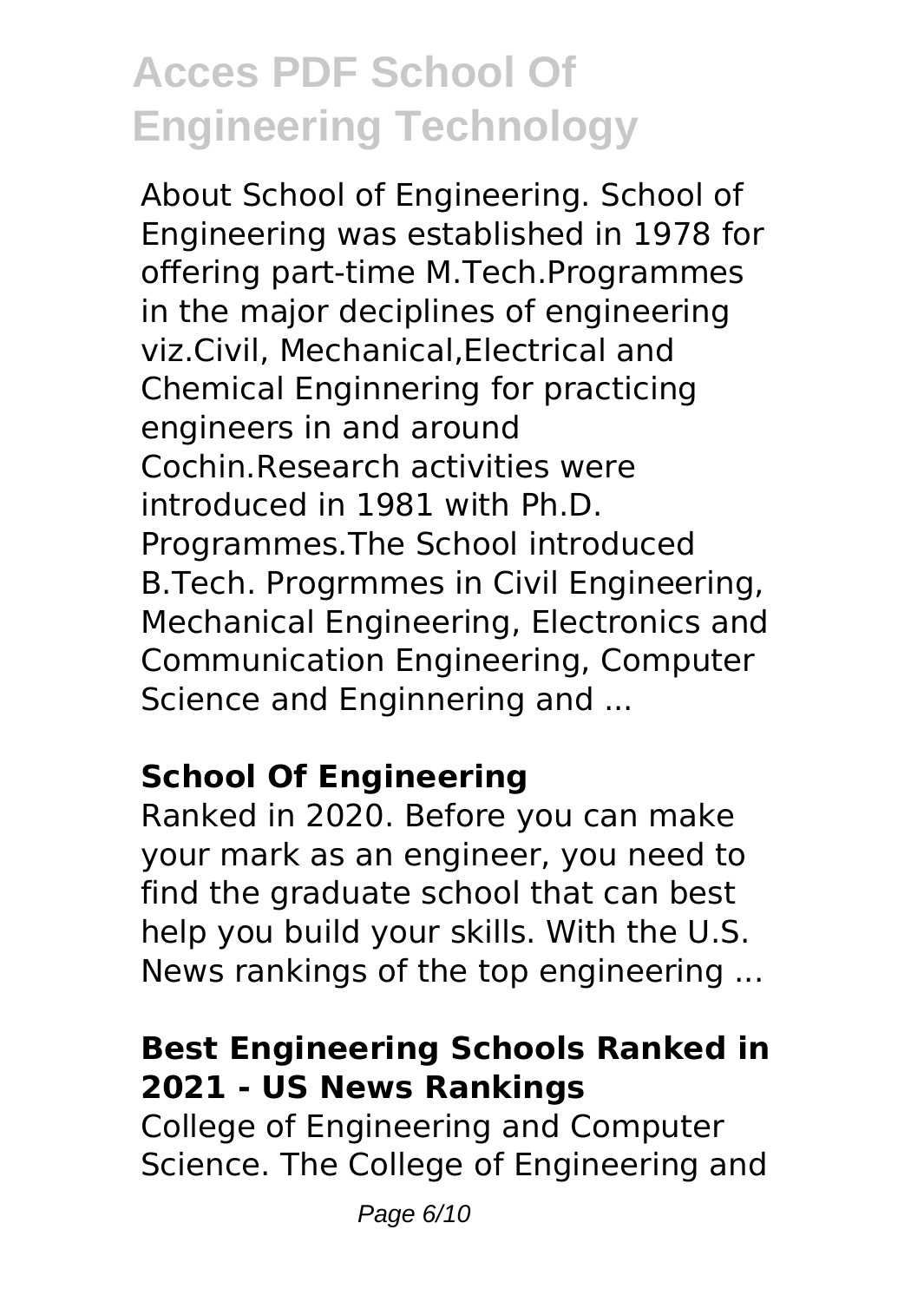Computer Science strives to create new solutions to real-world problems through partnerships with some of the biggest names in technology, including NASA, Lockheed Martin, Boeing, Siemens and Walt Disney World. cecs.ucf.edu. The Collegiate Cyber Defense Club @ UCF has won three consecutive championships at the annual National Collegiate Cyber Defense Competition.

#### **UCF College of Engineering & Computer Science | Degrees**

The mission of LSSU's School of Engineering & Technology is to produce broadly sought-after engineers and engineering technologists with multidisciplinary competence by providing an academically thorough education that is both foundational and applied, led by faculty and staff dedicated to undergraduate learning.

#### **School of Engineering & Technology - Lake Superior State ...**

UVU's College of Engineering &

Page 7/10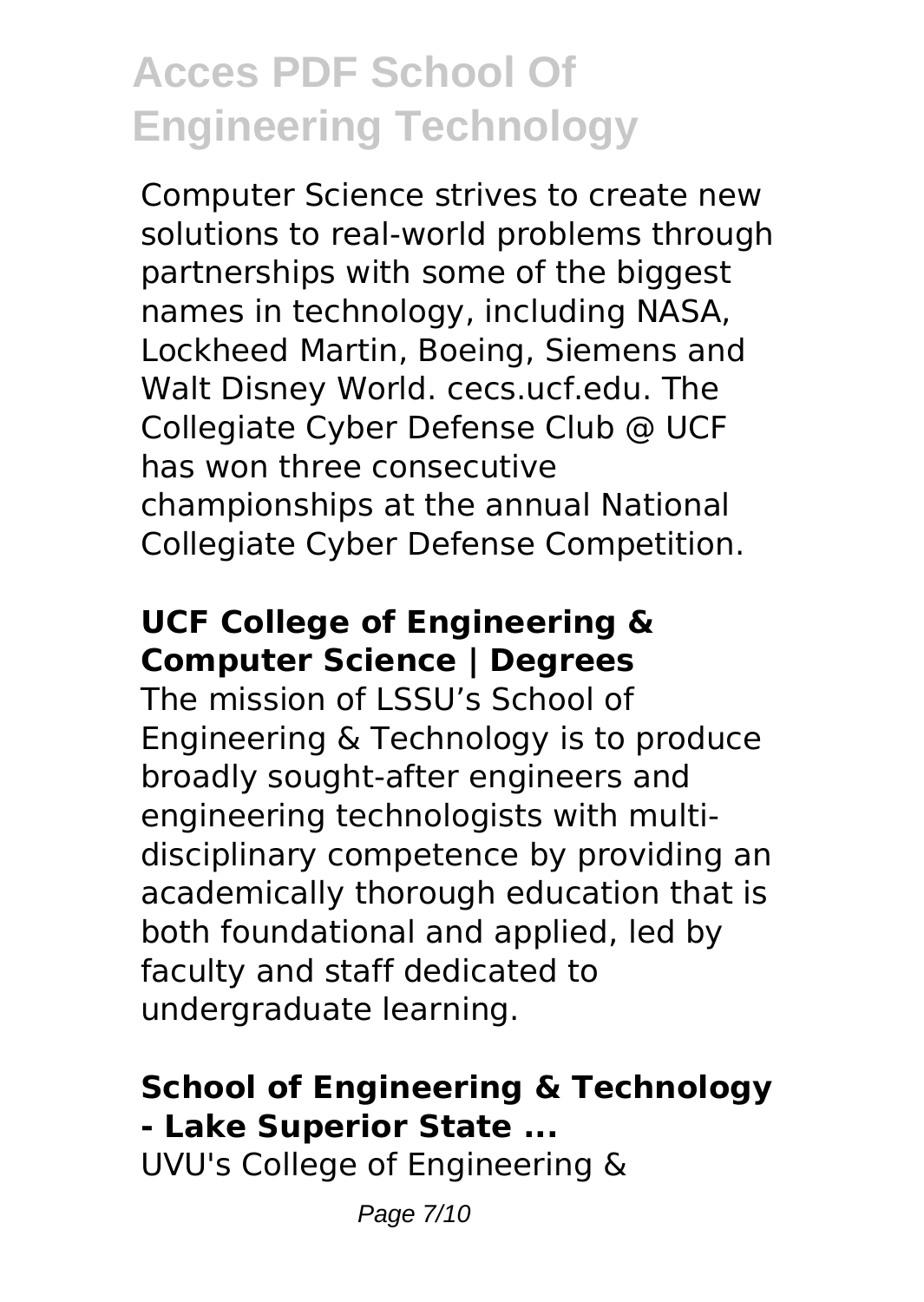Technology offers degrees from mechanical engineering to culinary arts. Find out more about the college of E&T, its departments, and the degrees they offer.

### **College of Engineering & Technology (CET) | Utah Valley ...**

School of Engineering. 101 King Hall. Ypsilanti, Michigan 48197. Phone: 734.487.2040

#### **Engineering Degrees and Programs - Engineering**

The Alabama School of Cyber Technology and Engineering is Alabama's only fully public, residential high school for students seeking advanced studies in engineering and cyber technology. Tuition and housing for ASCTE are free. ASCTE in the News ASCTE Wants to Recruit More Female **Students** 

### **Alabama School of Cyber Technology & Engineering /**

Page 8/10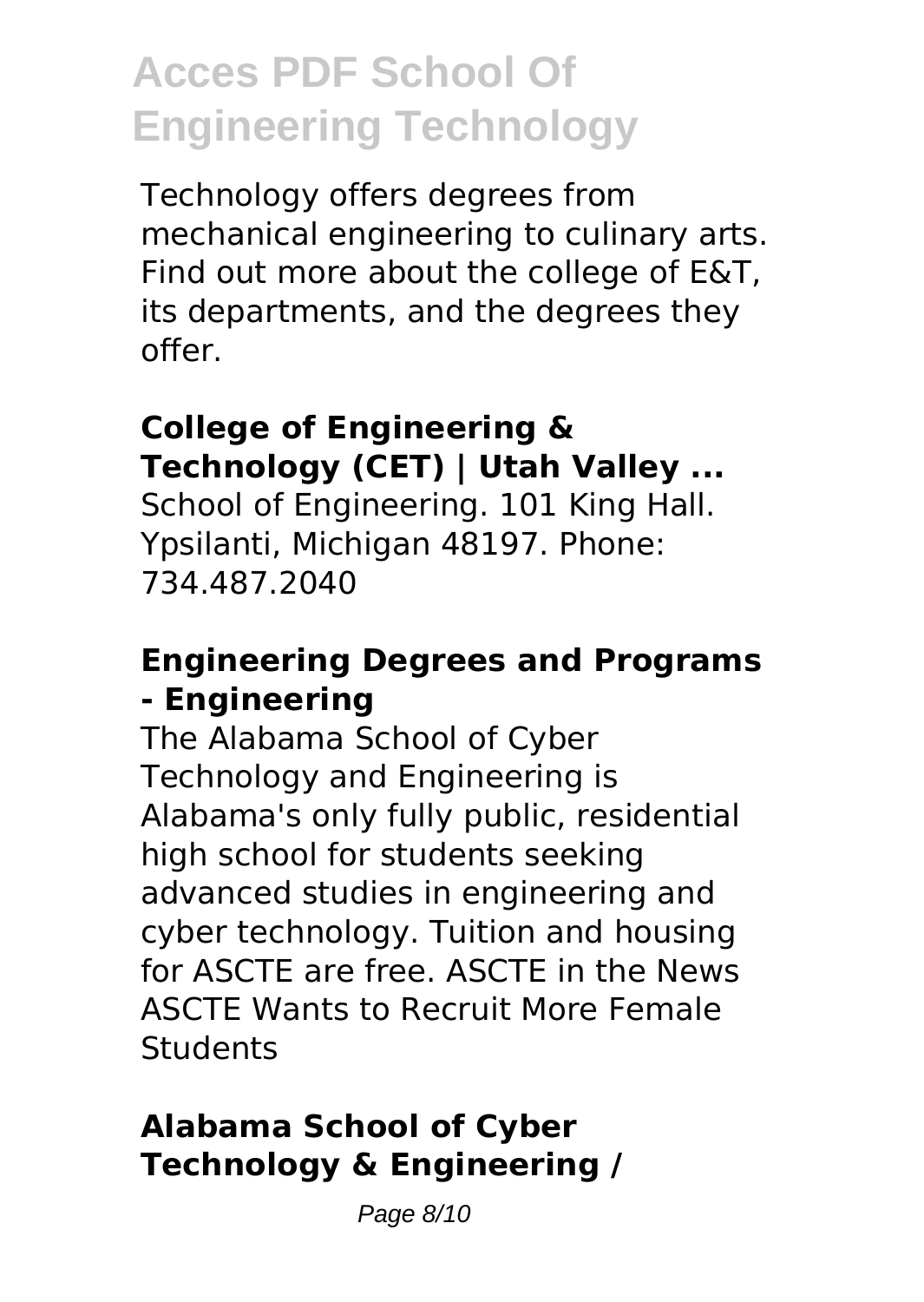### **Homepage**

The Sill Hall renovation and expansion project provides new engineering programs such as mechanical engineering and computer and electrical engineering with renovated lab space for research, computer simulation, virtual and augmented reality and other specialty purposes, along with lecture halls, collaborative learning spaces and administrative offices.

#### **College of Engineering and Technology**

The School of Engineering Technology was formed in December 2013 by bringing together the departments of Mechanical Engineering Technology and Electrical and Computer Engineering Technology. Our faculty and students have done some pretty cool things.

#### **About the School of Engineering Technology at Purdue ...**

Rajagiri School of Engineering & Technology (Code: RET) Rajagiri School